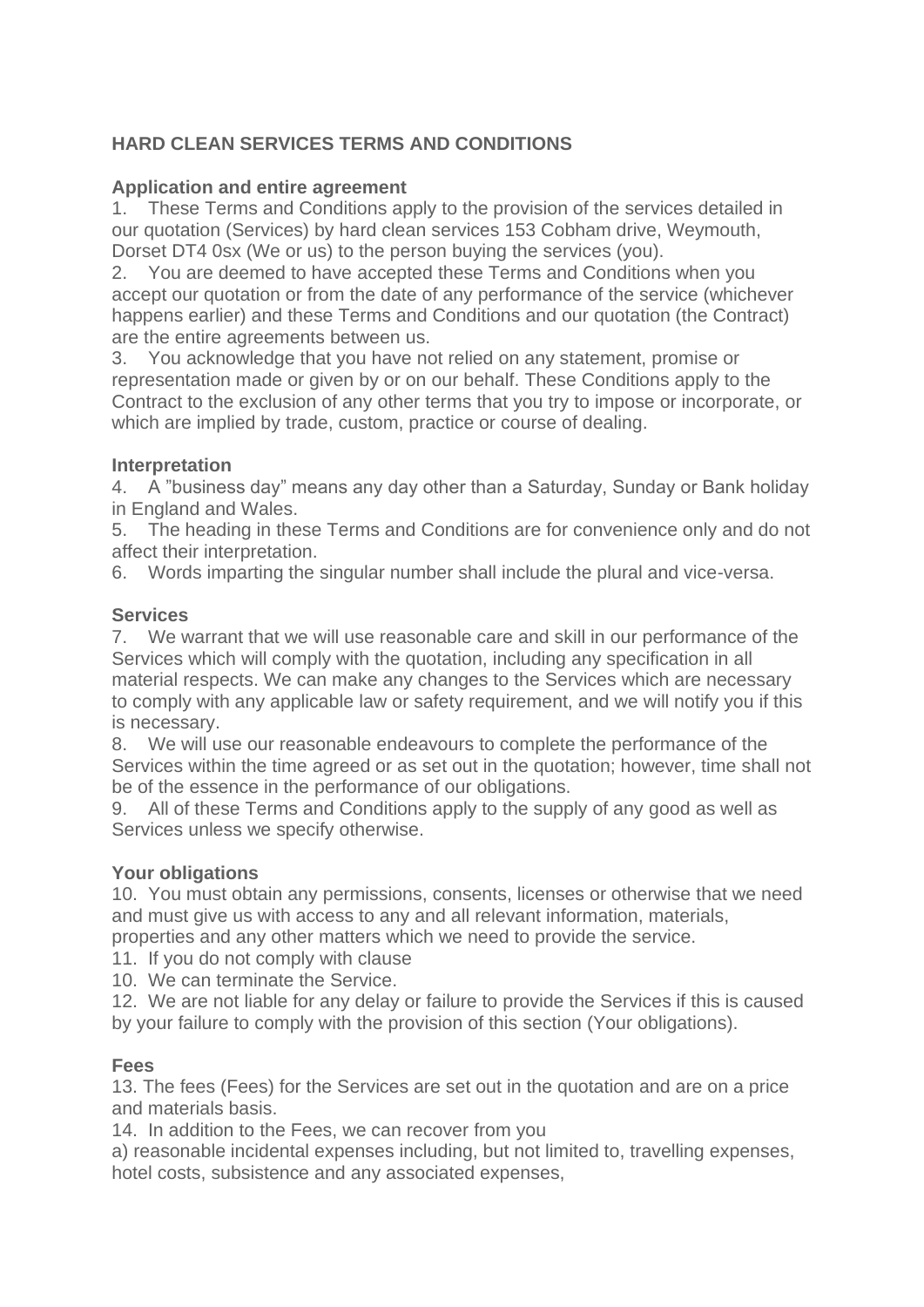b) the cost of serveries provided by third parties and required by us for the performance of the Service, and

c) the cost of any materials required for the provision of the service.

15. You must pay us for any additional services provided by us that are not specified in the quotation in accordance with our then current, applicable daily rate in effect at the time of performance or such other rate as may be agreed between us. The provisions of clause 14 also apply to these additional Services.

16. The Fees are inclusive of any applicable VAT and other taxes or levies which are imposed or charged by any competent authority.

## **Cancellation and amendment**

17. We can withdraw, cancel or amend a quotation if it has not been accepted by you, or if the service has not started, within a period of 1 day from the date of the quotation, (unless the quotation has been withdrawn).

18. Either we or you can cancel an order for any reason prior to your acceptance (or rejection) of the quotation.

19. If you want to amend any details of the Services you must tell us in writing as soon as possible. We will use reasonable endeavours to make any required changes and additional costs will be included in the Fees and invoiced to you.

20. If, due to circumstances beyond our control, including those set out in the clause below (Circumstances beyond a party's control), we have to make any changes in the services or how they are provided, we will notify you immediately. We will use reasonable endeavours to keep any such charges to a minimum.

# **Payment**

21. We will invoice you for payment of Fees either: a. when we have completed the service; or b. on the invoice dates set out in the quotation.

22. You must pay the Fees due within 1 day of the invoice.

23. Time for payment shall be of the essence of the contract.

24. Without limiting any other right or remedy we have for statutory interest, if you do not pay within the period set out above, we will charge you interest at the rate of 8% per annum above the base lending rate of the Bank of England from time to time on the amount outstanding until payment is received in full.

25. All payments due under these Terms and Conditions must be made in full without any deductions or withholding except as required by law and neither of us can assert any credit, set-off or counterclaim against the other in order to justify withholding payment of any such amount in whole or in part.

26. If you do not pay within the period set out above, we can suspend any further provision of services and cancel any future services which have been ordered by, or otherwise arranged with, you.

27. Receipts for payment will be issued by us only at your request.

28. All payments must be made in British pounds unless otherwise agreed in writing between us.

## **Sub-Contracting and assignment**

29. We can at any time assign, transfer, change, subcontract or deal in any other manner with all or any of our rights under Terms and Conditions and can subcontract or delegate in any manner any or all of our obligations to any third party.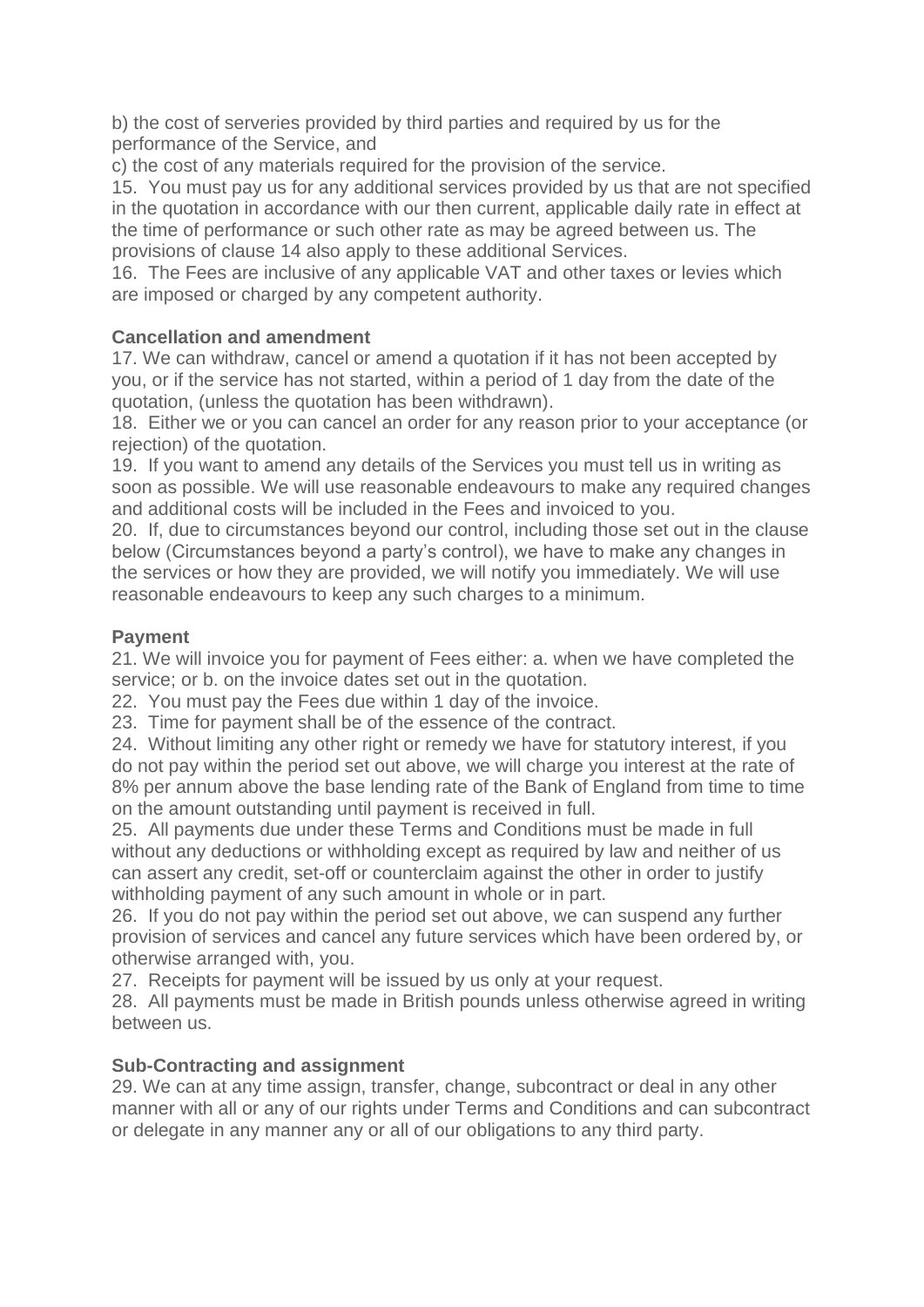30. You must not, without our prior written consent, assign, transfer, charge, subcontract or deal in any other manner with all or any of your rights or obligations under these Term and Conditions.

## **Termination**

31. We can terminate the provision of the services immediately if you:

a. Commit a material breach of your obligations under these Terms and Conditions; or

b. Fail to make pay any amount due under the Contract on the due date for payment; or

c. Are or become or, in our reasonable opinion, are subject of bankruptcy order or take advantage of any other statutory provision for the relief of insolvent debtor; or d. Enter into a voluntary arrangement under Part 1 of The Insolvency Act 1986, or any other scheme or arrangement is made with its creditors; or

e. Convene any meeting of your creditors, enter into voluntary or compulsory liquidation, have a receiver, manager, administrator or administrative receiver appointed in respect of your assets or undertakings or any part of them, any document are filed with the court for the appointment of an administrator in respect of you, notice of intention to appoint an administrator is given by you or any of your directors or by a qualifying floating charge holder (as defined in para.14 of schedule B1 of The Insolvency Act 1986), a resolution is passed or petition presented to any court for your winding up or for the granting of an administration order in respect of you, or any proceedings are commenced relating to your insolvency or possible insolvency.

## **Intellectual property**

32. We reserve all copyright and any other intellectual property rights which may subsist in any goods supplied in connection with the provision of the Services. We reserve the right to take any appropriate action to restrain or prevent the infringement of such intellectual property rights.

## **Liability and indemnity**

33. Our liability under these Terms and Conditions, and in breach of statutory duty, and in tort or misrepresentation or otherwise, shall be limited as set out in this clause.

34. The total amount of our liability is limited to the total amount of Fees payable by you under Contract.

35. We are not liable (whether caused by our employees, agents or otherwise) in connection with our provision of the Services or the performance of any of our other obligations under these Terms and Conditions or the quotation for:

a. any indirect, special or consequential loss, damage, cost, or expenses or; b. any loss of profits; loss of anticipated profits; loss of business; loss of data; loss of reputation or goodwill; business interruption; or, other third party claims; or

c. any failure to perform any of our obligations if such delay or failure is due to any cause beyond our reasonable control; or

d. any losses caused directly or indirectly by any failure or breach in relation to your obligations; or

e. any losses arising directly or indirectly from the choice of Services and how they will meet your requirements or your use of the Services or any goods supplied in connection with the Service.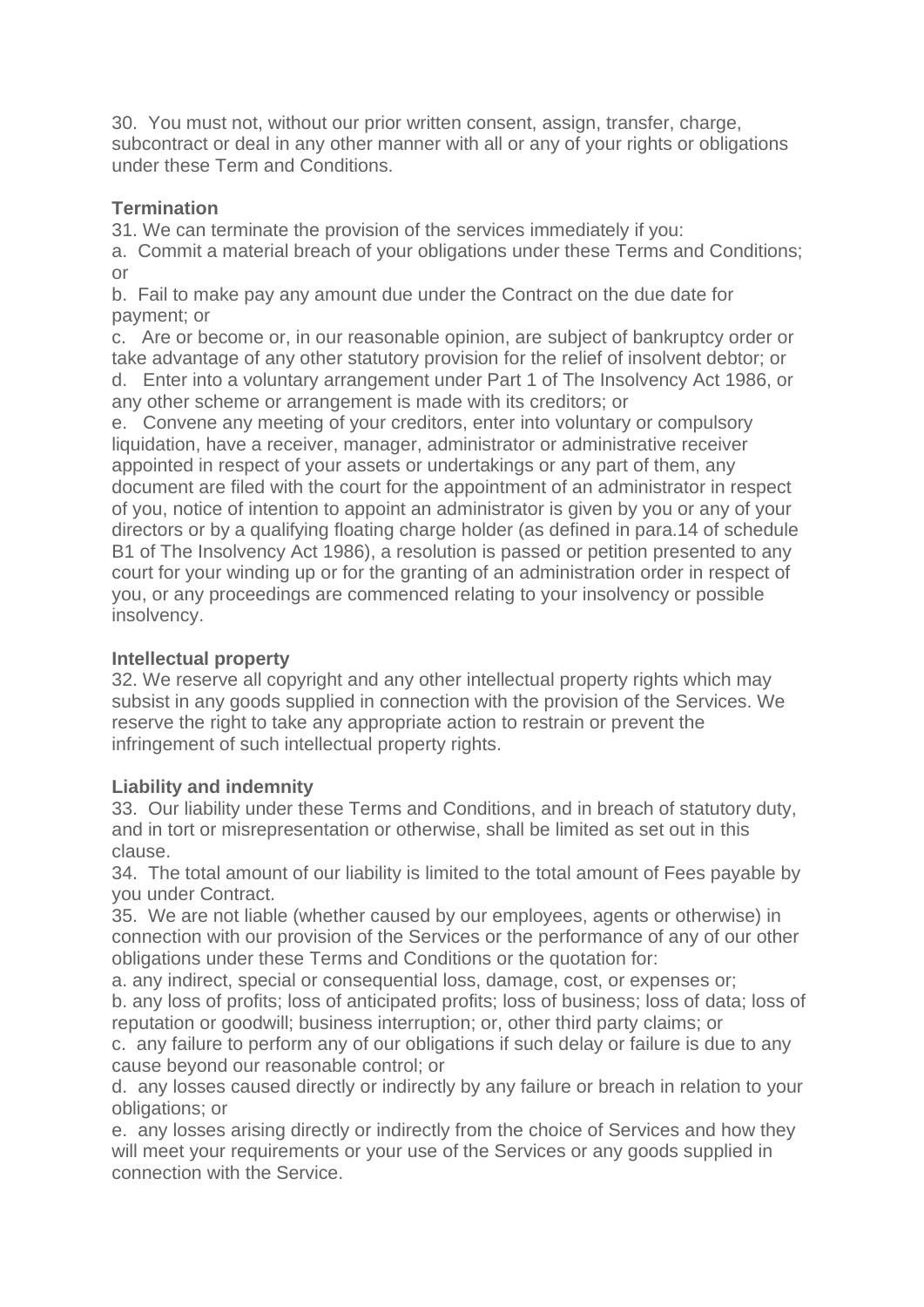36. You must indemnify us against all damages, costs, claims and expenses suffered by us arising from any loss or damages to any equipment (including that belonging to third parties) caused by you or your agents or employees. 37. Nothing in these Terms and Conditions shall limit or exclude our liability for death or personal injury caused by our negligence, or for any fraudulent misrepresentation, or for any other matters for which it would be unlawful to exclude or limit liability.

### **Data Protection**

38. When supplying the Services to the Customer, the Service Provider may gain access to and/or acquire the ability to transfer, store or process personal data of the Customer.

39. The parties agree that where such processing of personal data takes place, the Customer shall be the 'data controller' and Service Provider shall be the 'data processor' as defined in the General Data Protection Regulation (GDPR) as may be amended, extended and/or re-enacted from time to time.

40. For the avoidance of doubt, 'Personal Data', 'Processing', 'Data Controller', 'Data Processor' and 'Data Subject' shall have the same meaning as in the GDPR. 41. The Service Provider shall only Process Personal Data to the extent reasonably required to enable it to supply the Services as mentioned in these Terms and Conditions or as requested by and agreed with the Customer, shall not retain any Personal Data longer than necessary for the Processing and refrain from Processing any Personal Data for its own or for any third party's purposes.

42. The Service Provider shall not disclose Personal Data to any third parties other than employees, directors, agents, sub-contractors or advisors on a strict "need-toknow" basis and only under the (or more extensive) conditions as set out in these Terms and Conditions or to the extent required by applicable or/and regulations. 43. The Service Provider shall implement and maintain technical and organisational security measures as are required to protect Personal Data Processed by the Service Provider on behalf the Customer.

44. Further information about the Service Providers are specified in its Data Protection Policy, which can be found on our website. For any enquiries or complaints regarding Data Privacy, you can contact out Data Protection Officer at the following email address: [hardcleanservices@gmail.com](mailto:hardcleanservices@gmail.com)

### **Circumstances beyond a party's control**

45. Neither of us is liable for any failure or delay in performing our obligations where such failure or delay results from any cause that is beyond the reasonable control of that party. Such causes include, but are not limited to : power failure, internet service provider failure, industrial action, civil unrest, fire, flood, storms, earthquakes, acts of terrorism, acts of war, governmental action or any other event that is beyond the control of the party in question. If the delay continues for a period of 90 days, either of us may terminate or cancel the services to be carried out under these Terms and Conditions.

### **Communications**

46. All notices under these Terms and Conditions must be in writing and signed by, or on behalf of the party giving notice (or a duly authorised officer of that party). 47. Notices shall be deemed to be duly given: